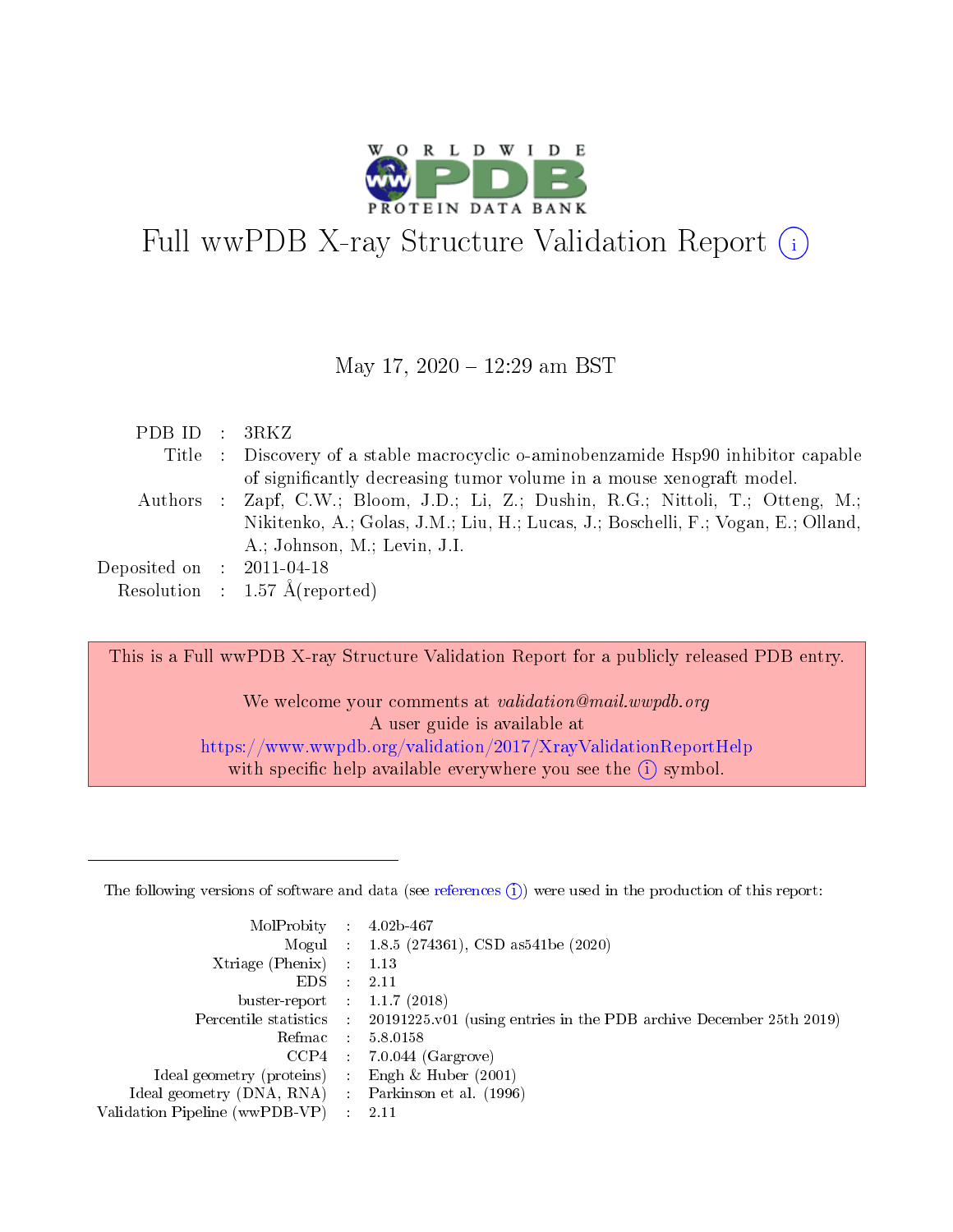# 1 [O](https://www.wwpdb.org/validation/2017/XrayValidationReportHelp#overall_quality)verall quality at a glance  $(i)$

The following experimental techniques were used to determine the structure: X-RAY DIFFRACTION

The reported resolution of this entry is  $1.57 \text{ Å}.$ 

Percentile scores (ranging between 0-100) for global validation metrics of the entry are shown in the following graphic. The table shows the number of entries on which the scores are based.



| Metric                | Whole archive<br>$(\#\text{Entries})$ | Similar resolution<br>$(\#\text{Entries},\,\text{resolution}\,\,\text{range}(\textup{\AA}))$ |  |  |
|-----------------------|---------------------------------------|----------------------------------------------------------------------------------------------|--|--|
| $R_{free}$            | 130704                                | $1483(1.56-1.56)$                                                                            |  |  |
| Clashscore            | 141614                                | $1529(1.56-1.56)$                                                                            |  |  |
| Ramachandran outliers | 138981                                | $1498(1.56-1.56)$                                                                            |  |  |
| Sidechain outliers    | 138945                                | $1495(1.56-1.56)$                                                                            |  |  |
| RSRZ outliers         | 127900                                | $1465(1.56-1.56)$                                                                            |  |  |

The table below summarises the geometric issues observed across the polymeric chains and their fit to the electron density. The red, orange, yellow and green segments on the lower bar indicate the fraction of residues that contain outliers for  $>=3, 2, 1$  and 0 types of geometric quality criteria respectively. A grey segment represents the fraction of residues that are not modelled. The numeric value for each fraction is indicated below the corresponding segment, with a dot representing fractions  $\epsilon=5\%$  The upper red bar (where present) indicates the fraction of residues that have poor fit to the electron density. The numeric value is given above the bar.

| Mol | $\cap$ hain | Length     | Quality of chain |    |
|-----|-------------|------------|------------------|----|
|     |             |            | 2%               |    |
|     |             | າາເ<br>⊿∠ຟ | 88%              | 8% |

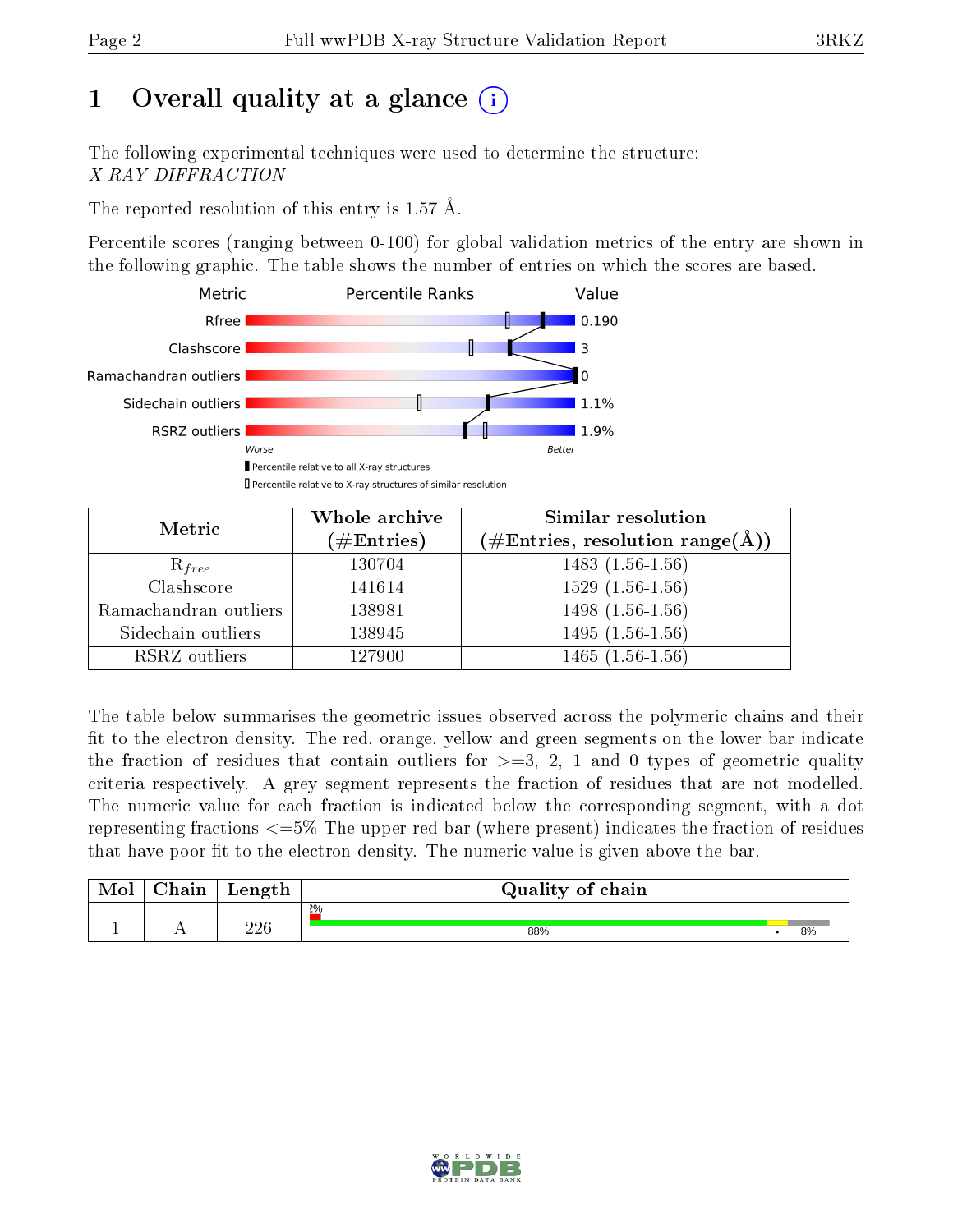# 2 Entry composition  $\left( \cdot \right)$

There are 3 unique types of molecules in this entry. The entry contains 2011 atoms, of which 0 are hydrogens and 0 are deuteriums.

In the tables below, the ZeroOcc column contains the number of atoms modelled with zero occupancy, the AltConf column contains the number of residues with at least one atom in alternate conformation and the Trace column contains the number of residues modelled with at most 2 atoms.

Molecule 1 is a protein called Heat shock protein HSP 90-alpha.

| Mol | Chain | Residues | Atoms |       |     | $\text{ZeroOcc} \mid \text{AltConf} \mid \text{Trace}$ |  |  |
|-----|-------|----------|-------|-------|-----|--------------------------------------------------------|--|--|
|     |       | 208      | Total |       |     |                                                        |  |  |
|     |       |          | 1638  | ' 044 | 271 |                                                        |  |  |

There is a discrepancy between the modelled and reference sequences:

|  |        | Chain   Residue   Modelled   Actual   Comment | Reference             |
|--|--------|-----------------------------------------------|-----------------------|
|  | $\sim$ |                                               | DELETION   UNP P07900 |

• Molecule 2 is  $(5R, 6S)$ -3- $(L$ -alanyl)-5,6,15,15,18-pentamethyl-17-oxo-2,3,4,5,6,7,14,15,16, 17-decahydro-1H-12,8-(metheno)[1,5,9]triazacyclotetradecino[1,2-a]indole-9-carboxamide (three-letter code: 06T) (formula:  $C_{28}H_{39}N_5O_3$ ).



| Mol | $\mid$ Chain $\mid$ Residues $\mid$ | Atoms     |    |  | $ZeroOcc \   \$ AltConf |  |
|-----|-------------------------------------|-----------|----|--|-------------------------|--|
|     |                                     | Total C N | 28 |  |                         |  |

• Molecule 3 is water.

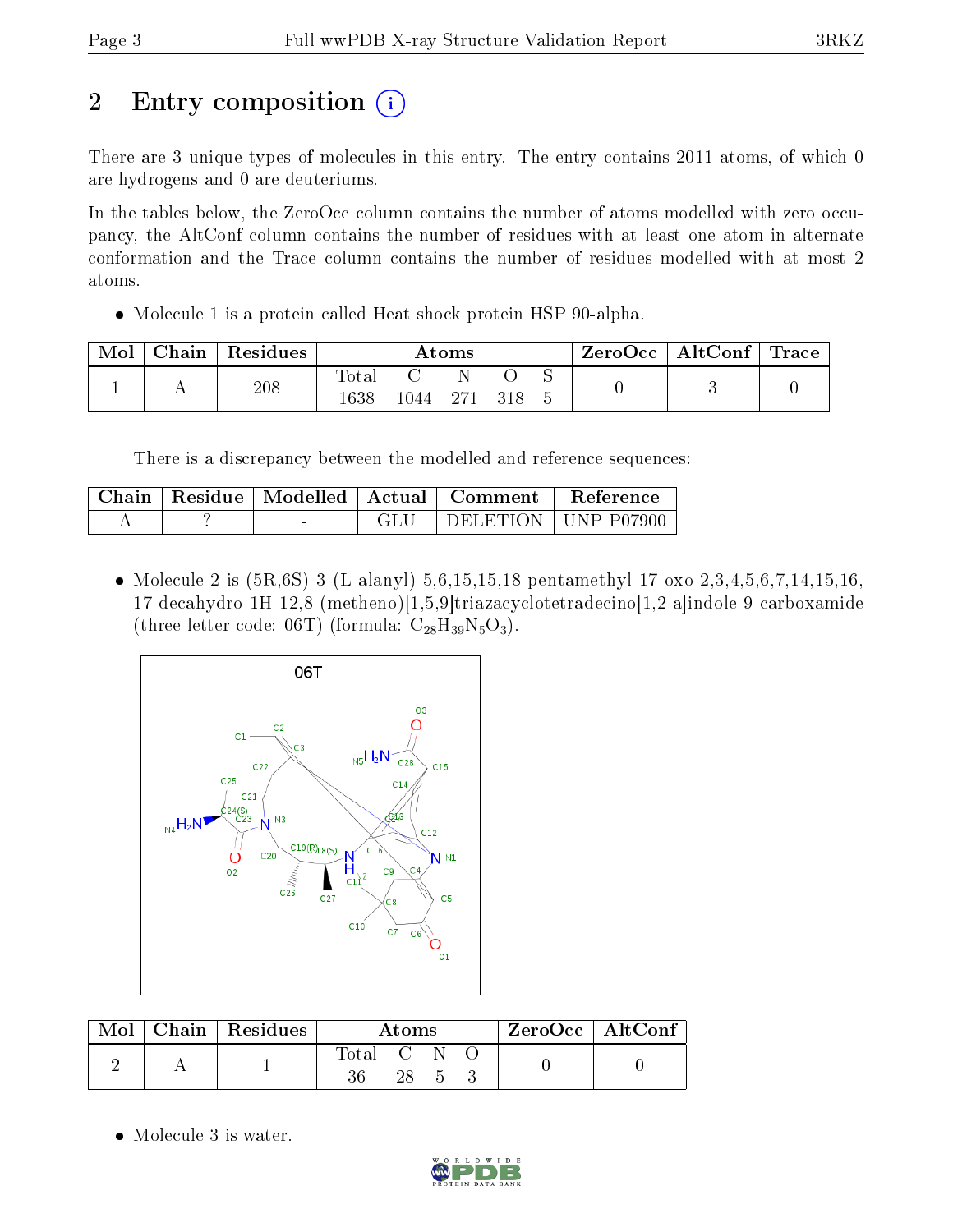| Mol | Chain   Residues | Atoms                | ZeroOcc   AltConf |  |
|-----|------------------|----------------------|-------------------|--|
|     | 337              | Total<br>-337<br>227 |                   |  |

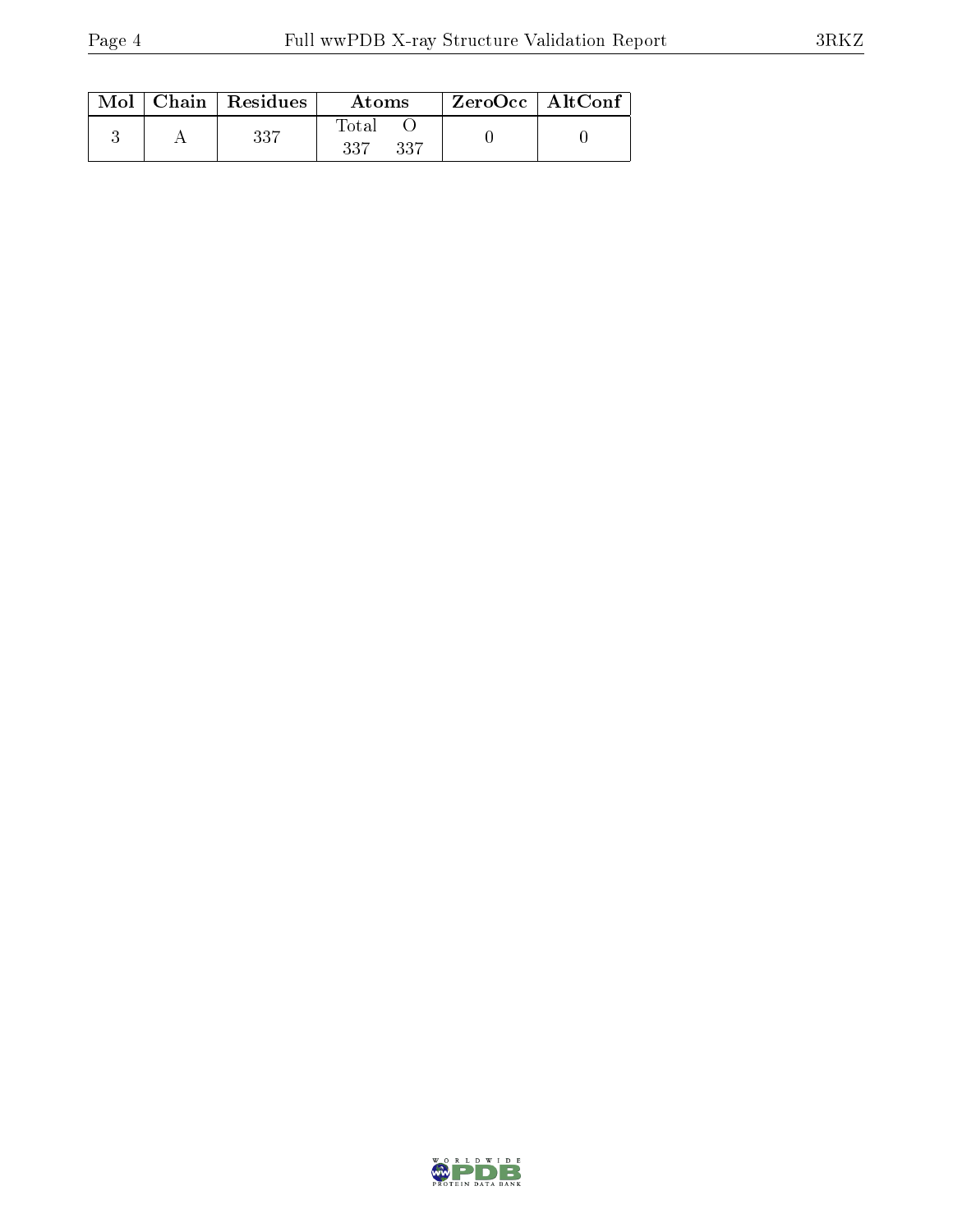## 3 Residue-property plots  $(i)$

These plots are drawn for all protein, RNA and DNA chains in the entry. The first graphic for a chain summarises the proportions of the various outlier classes displayed in the second graphic. The second graphic shows the sequence view annotated by issues in geometry and electron density. Residues are color-coded according to the number of geometric quality criteria for which they contain at least one outlier: green  $= 0$ , yellow  $= 1$ , orange  $= 2$  and red  $= 3$  or more. A red dot above a residue indicates a poor fit to the electron density (RSRZ  $> 2$ ). Stretches of 2 or more consecutive residues without any outlier are shown as a green connector. Residues present in the sample, but not in the model, are shown in grey.

• Molecule 1: Heat shock protein HSP 90-alpha



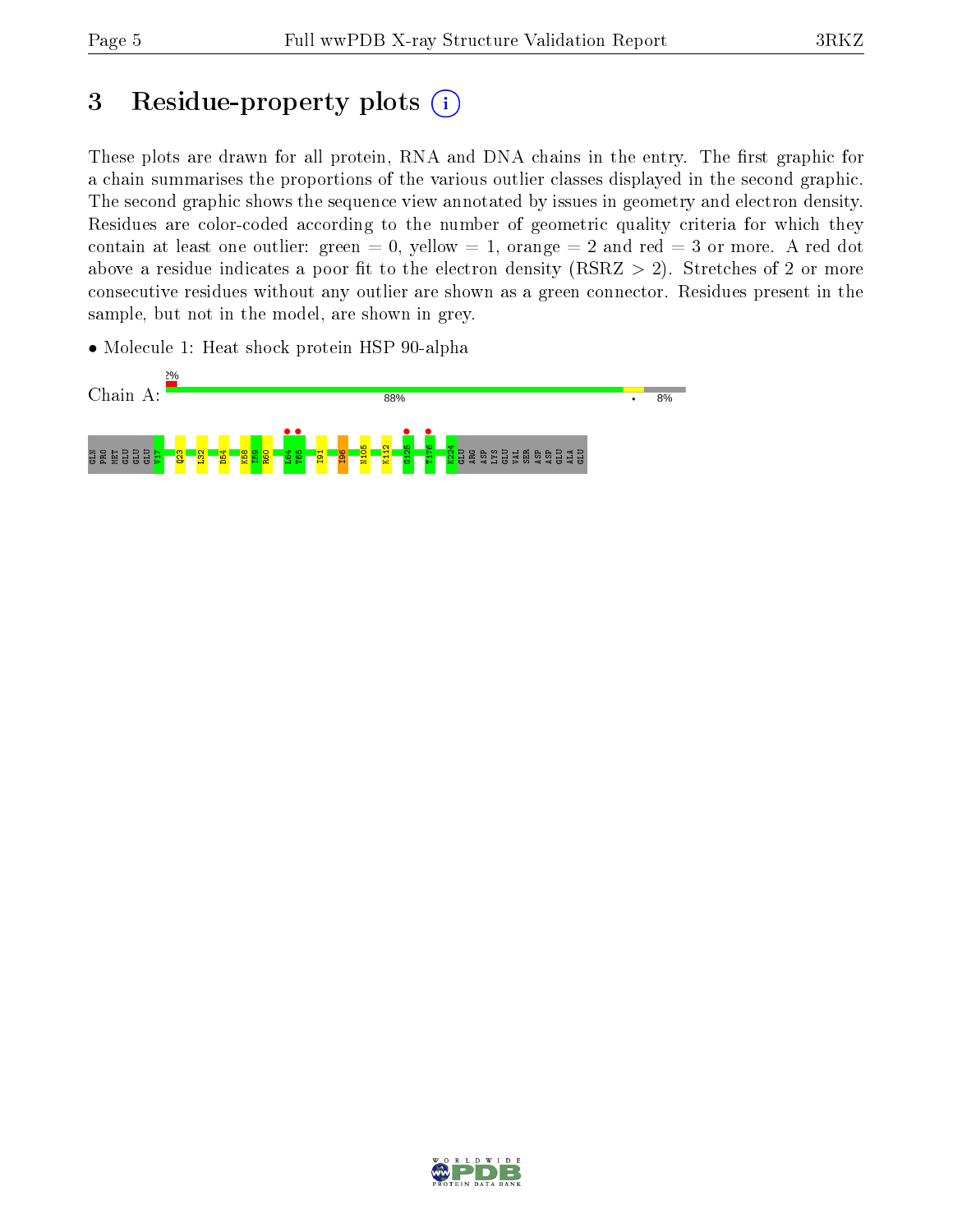## 4 Data and refinement statistics  $(i)$

| Property                                                                | Value                                              | Source     |
|-------------------------------------------------------------------------|----------------------------------------------------|------------|
| Space group                                                             | I 2 2 2                                            | Depositor  |
| Cell constants                                                          | $67.00\rm\AA$<br>90.18Å<br>97.96Å                  | Depositor  |
| a, b, c, $\alpha$ , $\beta$ , $\gamma$                                  | $90.00^{\circ}$ $90.00^{\circ}$<br>$90.00^{\circ}$ |            |
| Resolution $(A)$                                                        | $22.63 - 1.57$                                     | Depositor  |
|                                                                         | 22.63<br>$-1.57$                                   | <b>EDS</b> |
| % Data completeness                                                     | 84.6 (22.63-1.57)                                  | Depositor  |
| (in resolution range)                                                   | 84.6 (22.63-1.57)                                  | <b>EDS</b> |
| $R_{merge}$                                                             | (Not available)                                    | Depositor  |
| $\mathrm{R}_{sym}$                                                      | 0.04                                               | Depositor  |
| $\langle I/\sigma(I) \rangle^{-1}$                                      | 1.10 (at $1.57\text{\AA})$                         | Xtriage    |
| Refinement program                                                      | PHENIX (phenix.refine)                             | Depositor  |
|                                                                         | 0.165<br>0.188<br>$\mathcal{L}_{\mathcal{A}}$      | Depositor  |
| $R, R_{free}$                                                           | $0.172$ ,<br>0.190                                 | DCC        |
| $\mathcal{R}_{free}$ test set                                           | 1935 reflections $(5.04\%)$                        | wwPDB-VP   |
| Wilson B-factor $(A^2)$                                                 | 17.5                                               | Xtriage    |
| Anisotropy                                                              | 0.154                                              | Xtriage    |
| Bulk solvent $k_{sol}(\mathrm{e}/\mathrm{A}^3),\,B_{sol}(\mathrm{A}^2)$ | $0.33$ , 48.3                                      | <b>EDS</b> |
| L-test for twinning <sup>2</sup>                                        | $< L >$ = 0.49, $< L2$ = 0.33                      | Xtriage    |
| Estimated twinning fraction                                             | No twinning to report.                             | Xtriage    |
| $F_o, F_c$ correlation                                                  | 0.96                                               | <b>EDS</b> |
| Total number of atoms                                                   | 2011                                               | wwPDB-VP   |
| Average B, all atoms $(A^2)$                                            | 27.0                                               | wwPDB-VP   |

Xtriage's analysis on translational NCS is as follows: The largest off-origin peak in the Patterson function is  $6.85\%$  of the height of the origin peak. No significant pseudotranslation is detected.

<sup>&</sup>lt;sup>2</sup>Theoretical values of  $\langle |L| \rangle$ ,  $\langle L^2 \rangle$  for acentric reflections are 0.5, 0.333 respectively for untwinned datasets, and 0.375, 0.2 for perfectly twinned datasets.



<span id="page-5-1"></span><span id="page-5-0"></span><sup>1</sup> Intensities estimated from amplitudes.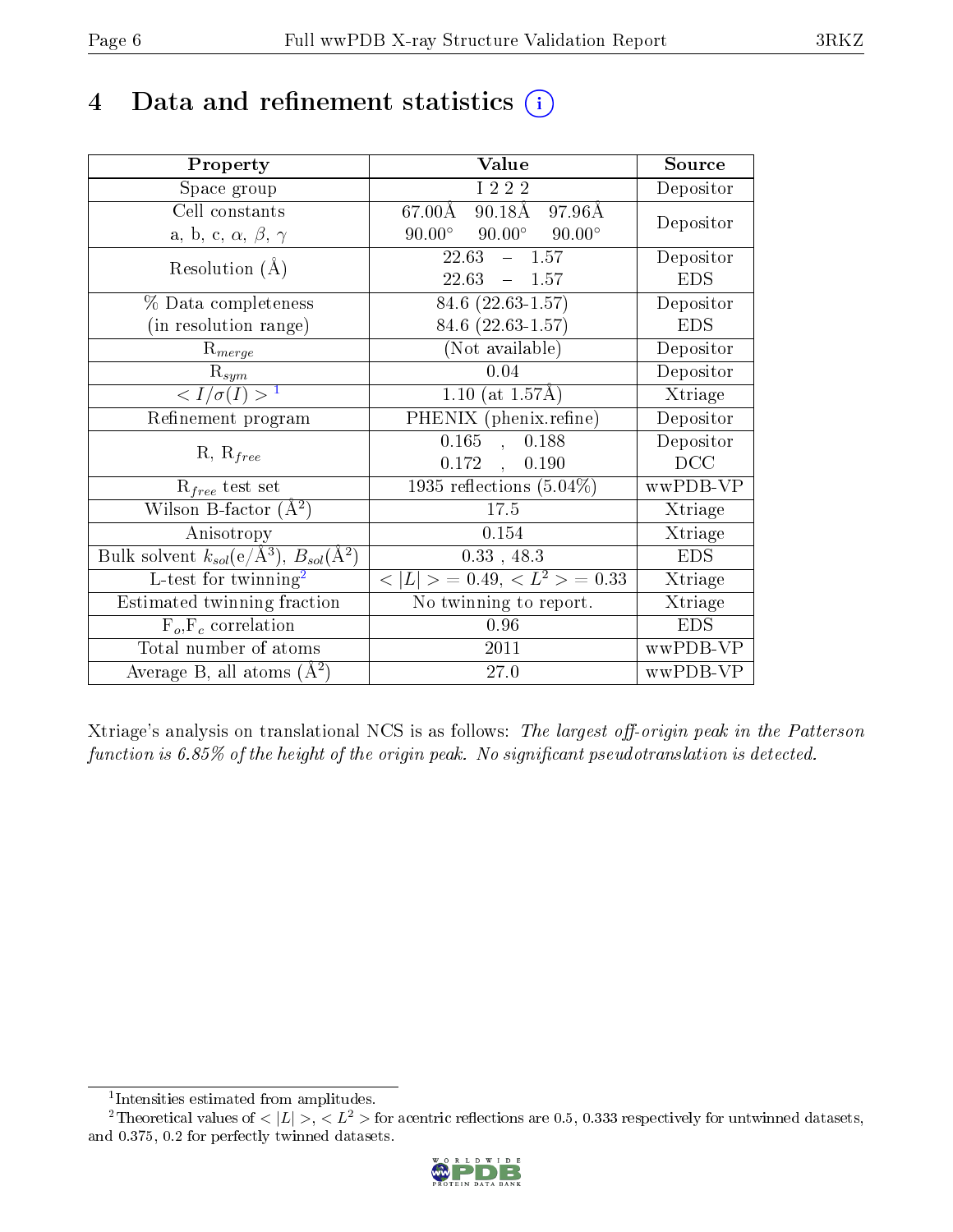# 5 Model quality  $(i)$

## 5.1 Standard geometry (i)

Bond lengths and bond angles in the following residue types are not validated in this section: 06T

The Z score for a bond length (or angle) is the number of standard deviations the observed value is removed from the expected value. A bond length (or angle) with  $|Z| > 5$  is considered an outlier worth inspection. RMSZ is the root-mean-square of all Z scores of the bond lengths (or angles).

|  | $Mol$   Chain |      | Bond lengths                    | Bond angles |                                                                           |  |
|--|---------------|------|---------------------------------|-------------|---------------------------------------------------------------------------|--|
|  |               |      | RMSZ $ #Z  > 5$ RMSZ $ #Z  > 5$ |             |                                                                           |  |
|  |               | 0.52 | 0/1673                          | 0.63        | $\begin{array}{c} \begin{array}{c} \text{0}/2255 \end{array} \end{array}$ |  |

There are no bond length outliers.

There are no bond angle outliers.

There are no chirality outliers.

There are no planarity outliers.

### 5.2 Too-close contacts  $(i)$

In the following table, the Non-H and H(model) columns list the number of non-hydrogen atoms and hydrogen atoms in the chain respectively. The H(added) column lists the number of hydrogen atoms added and optimized by MolProbity. The Clashes column lists the number of clashes within the asymmetric unit, whereas Symm-Clashes lists symmetry related clashes.

| Mol |      |      | $\mid$ Chain $\mid$ Non-H $\mid$ H(model) $\mid$ H(added) $\mid$ Clashes $\mid$ Symm-Clashes |
|-----|------|------|----------------------------------------------------------------------------------------------|
|     | 1638 | 1649 |                                                                                              |
|     |      |      |                                                                                              |
|     | 337  |      |                                                                                              |
|     | າດ11 | 388  |                                                                                              |

The all-atom clashscore is defined as the number of clashes found per 1000 atoms (including hydrogen atoms). The all-atom clashscore for this structure is 3.

All (9) close contacts within the same asymmetric unit are listed below, sorted by their clash magnitude.

| Atom-1            | Atom-2             | Interatomic<br>distance $(A)$ | Clash<br>overlap $(A)$ |
|-------------------|--------------------|-------------------------------|------------------------|
| 1:A:60[B]:ARG:HG3 | 1:A:60[B]:ARG:HH11 | l.53                          |                        |

Continued on next page...

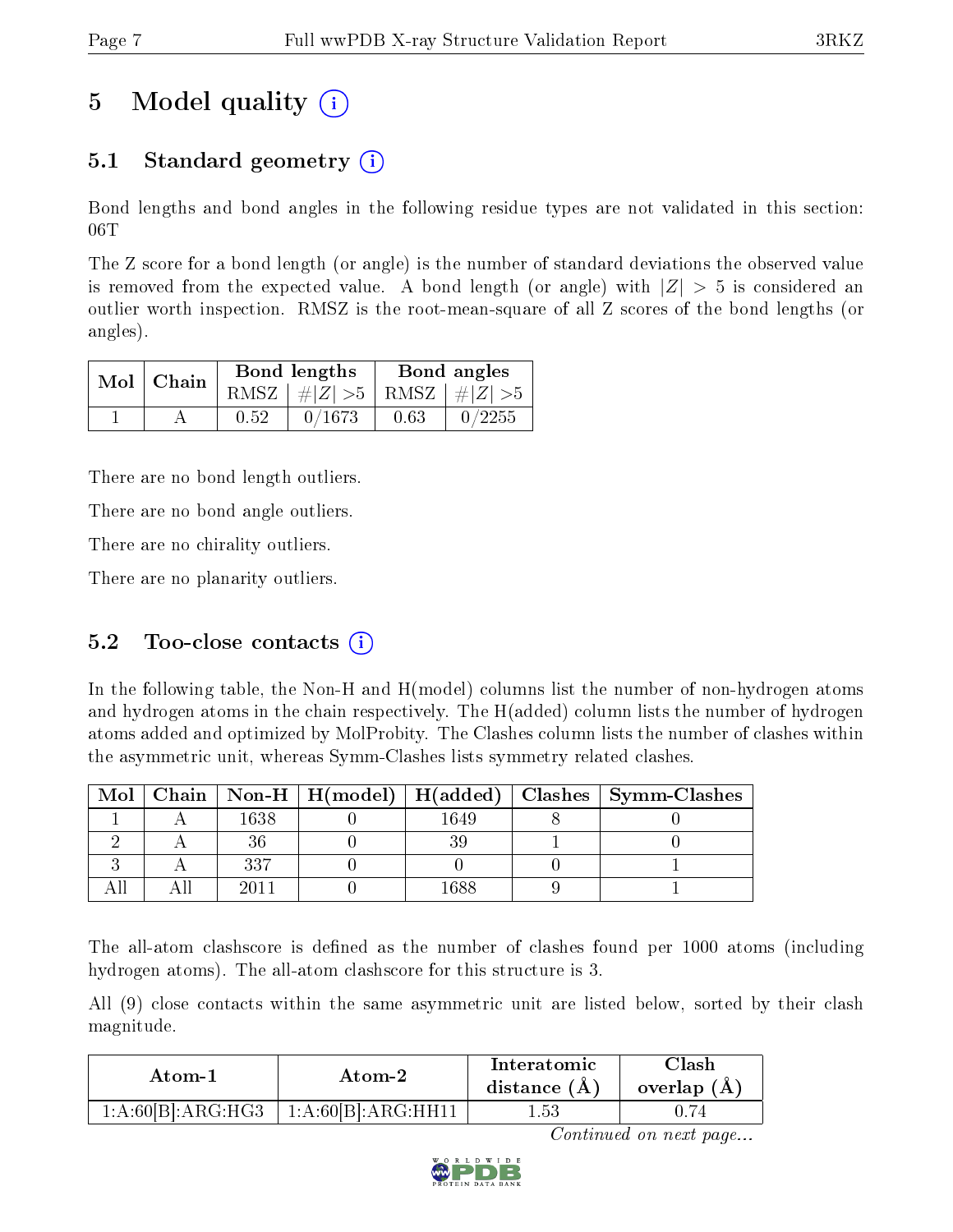| Atom-1              | Atom-2            | Interatomic      | Clash         |
|---------------------|-------------------|------------------|---------------|
|                     |                   | distance $(\AA)$ | overlap $(A)$ |
| 1:A:60[B]:ARG:HH11  | 1:A:60[B]:ARG:CG  | 2.13             | 0.60          |
| 2: A: 1: 06T: C17   | 2: A:1:06T:H19    | 2.43             | 0.48          |
| 1: A:91: ILE: HD12  | 1: A:91: ILE:N    | 2.29             | 0.47          |
| 1: A:58[B]: LYS:HG2 | 1:A:96:ILE:HD13   | 1.98             | 0.45          |
| 1: A:32: LEU: HD23  | 1: A:32:LEU:C     | 2.38             | 0.45          |
| 1:A:60[B]:ARG:CG    | 1:A:60[B]:ARG:NH1 | 2.76             | 0.43          |
| 1: A:54:ASP:O       | 1:A:58[A]:LYS:HG3 | 2.21             | 0.41          |
| 1:A:23:GLN:OE1      | 1:A:112:LYS:HD3   | 2.21             | 0.40          |

Continued from previous page...

All (1) symmetry-related close contacts are listed below. The label for Atom-2 includes the symmetry operator and encoded unit-cell translations to be applied.

| Atom-1 | Atom-2                                   | Interatomic<br>distance $(A)$ | Clash<br>overlap $(A)$ |
|--------|------------------------------------------|-------------------------------|------------------------|
|        | $3:A:440:HOH:O$   $3:A:552:HOH:O[2 555]$ | $2.19\,$                      | 0.01                   |

### 5.3 Torsion angles (i)

#### 5.3.1 Protein backbone  $(i)$

In the following table, the Percentiles column shows the percent Ramachandran outliers of the chain as a percentile score with respect to all X-ray entries followed by that with respect to entries of similar resolution.

The Analysed column shows the number of residues for which the backbone conformation was analysed, and the total number of residues.

| Mol   Chain | Analysed                                |  | Favoured   Allowed   Outliers   Percentiles                           |  |  |
|-------------|-----------------------------------------|--|-----------------------------------------------------------------------|--|--|
|             | $209/226$ (92\%)   206 (99\%)   3 (1\%) |  | $\begin{array}{c c c c c} \hline \text{100} & \text{100} \end{array}$ |  |  |

There are no Ramachandran outliers to report.

#### 5.3.2 Protein sidechains  $(i)$

In the following table, the Percentiles column shows the percent sidechain outliers of the chain as a percentile score with respect to all X-ray entries followed by that with respect to entries of similar resolution.

The Analysed column shows the number of residues for which the sidechain conformation was analysed, and the total number of residues.

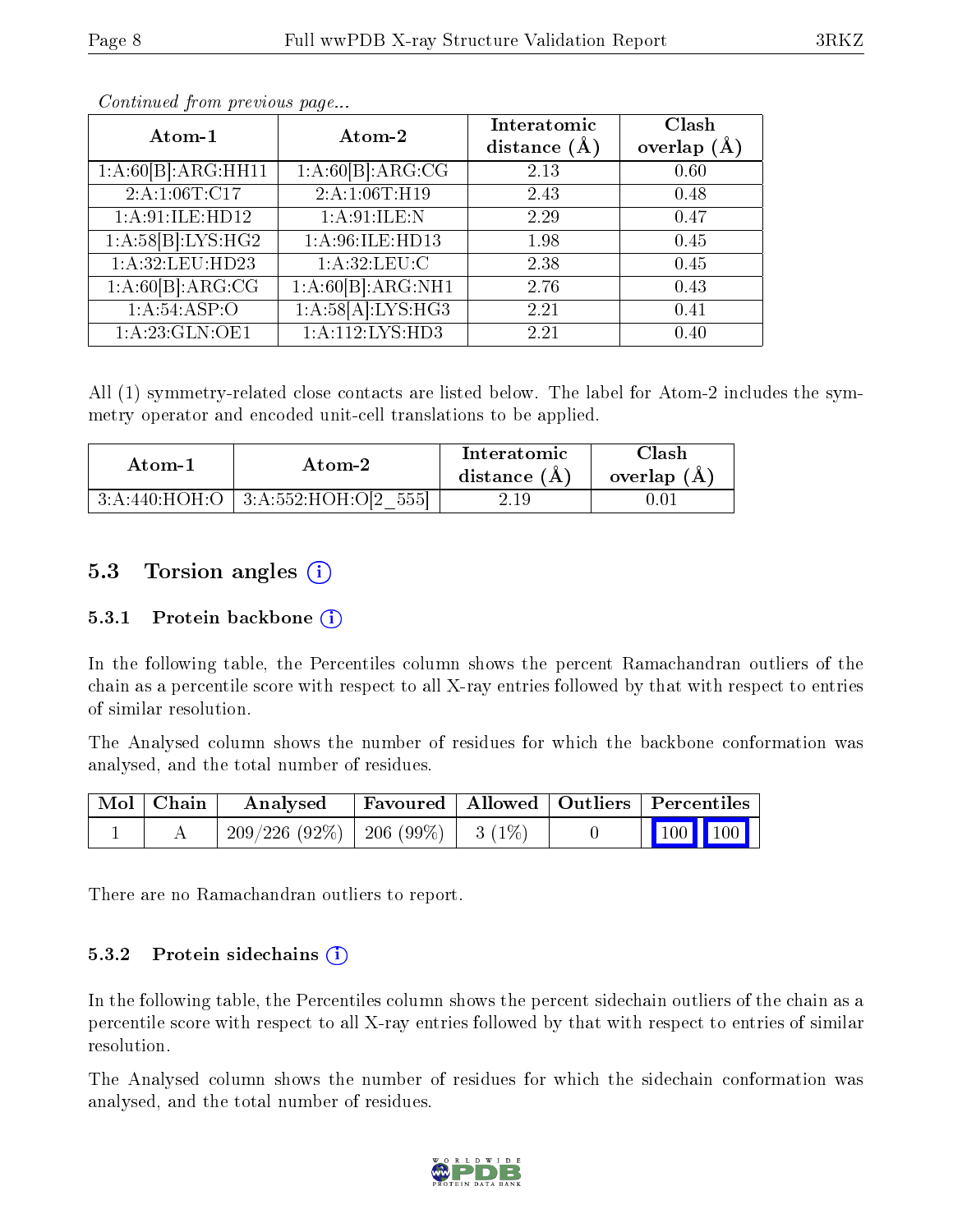| $\mid$ Mol $\mid$ Chain | Analysed                                |  | Rotameric   Outliers   Percentiles |  |  |
|-------------------------|-----------------------------------------|--|------------------------------------|--|--|
|                         | $178/196$ (91\%)   176 (99\%)   2 (1\%) |  | 73 53                              |  |  |

All (2) residues with a non-rotameric sidechain are listed below:

| Mol | Chain | Res | Type |
|-----|-------|-----|------|
|     |       |     |      |
|     |       | 105 |      |

Some sidechains can be flipped to improve hydrogen bonding and reduce clashes. There are no such sidechains identified.

#### 5.3.3 RNA  $(i)$

There are no RNA molecules in this entry.

#### 5.4 Non-standard residues in protein, DNA, RNA chains (i)

There are no non-standard protein/DNA/RNA residues in this entry.

#### 5.5 Carbohydrates (i)

There are no carbohydrates in this entry.

### 5.6 Ligand geometry  $(i)$

1 ligand is modelled in this entry.

In the following table, the Counts columns list the number of bonds (or angles) for which Mogul statistics could be retrieved, the number of bonds (or angles) that are observed in the model and the number of bonds (or angles) that are defined in the Chemical Component Dictionary. The Link column lists molecule types, if any, to which the group is linked. The Z score for a bond length (or angle) is the number of standard deviations the observed value is removed from the expected value. A bond length (or angle) with  $|Z| > 2$  is considered an outlier worth inspection. RMSZ is the root-mean-square of all Z scores of the bond lengths (or angles).

| $\mid$ Type $\mid$ Chain $\mid$<br>Mol |     |  | $\operatorname{Res}$ |  |          |      |                    |               |      |            |  |  | Link |  | Bond lengths |  |  | Bond angles |  |
|----------------------------------------|-----|--|----------------------|--|----------|------|--------------------|---------------|------|------------|--|--|------|--|--------------|--|--|-------------|--|
|                                        |     |  |                      |  | Counts   |      | RMSZ   $\# Z  > 2$ | Counts   RMSZ |      | $ #Z  > 2$ |  |  |      |  |              |  |  |             |  |
|                                        | 06T |  |                      |  | 37,39,39 | 0.94 | $1(2\%)$           | 42,60,60      | 1.29 | $8(19\%)$  |  |  |      |  |              |  |  |             |  |

In the following table, the Chirals column lists the number of chiral outliers, the number of chiral

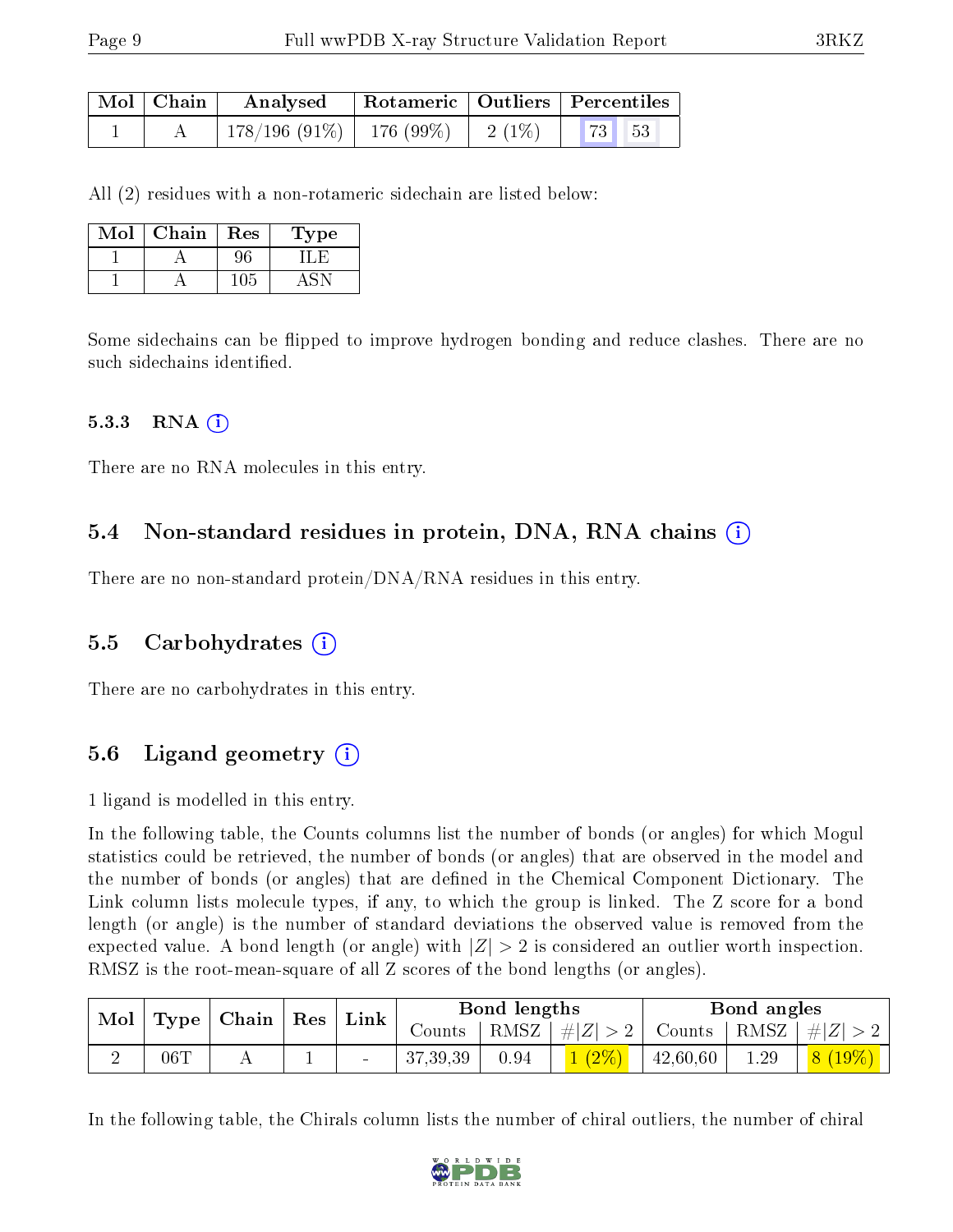centers analysed, the number of these observed in the model and the number defined in the Chemical Component Dictionary. Similar counts are reported in the Torsion and Rings columns. '-' means no outliers of that kind were identified.

|     |  |        | Mol   Type   Chain   Res   Link   Chirals | Torsions                      | $\vert$ Rings |
|-----|--|--------|-------------------------------------------|-------------------------------|---------------|
| 06T |  | $\sim$ |                                           | $\frac{6/33/47/47}{10/3/4/4}$ |               |

All (1) bond length outliers are listed below:

|  |  | $\mid$ Mol $\mid$ Chain $\mid$ Res $\mid$ Type $\mid$ Atoms $\mid$ | $\mid$ Observed( $\rm \AA)$   Ideal( $\rm \AA)$ |     |
|--|--|--------------------------------------------------------------------|-------------------------------------------------|-----|
|  |  | $06T$   C12-N1   -2.98                                             |                                                 | .46 |

All (8) bond angle outliers are listed below:

| Mol            | Chain | Res | Type | Atoms                                             | Z       | Observed $(°)$ | Ideal $(^o)$ |
|----------------|-------|-----|------|---------------------------------------------------|---------|----------------|--------------|
| 2              | А     |     | 06T  | $C7-C8-C9$                                        | 2.99    | 112.08         | 107.94       |
| $\overline{2}$ | А     |     | 06T  | C <sub>16</sub> -C <sub>15</sub> -C <sub>28</sub> | $-2.73$ | 119.96         | 121.72       |
| 2              | А     |     | 06T  | C13-C12-N1                                        | 2.68    | 122.94         | 119.19       |
| 2              | А     | 1   | 06T  | C <sub>22</sub> -C <sub>21</sub> -N <sub>3</sub>  | 2.55    | 117.05         | 112.64       |
| $\overline{2}$ | А     | 1   | 06T  | $C17-C16-N2$                                      | $-2.51$ | 118.06         | 121.81       |
| 2              | А     |     | 06T  | $C4-C5-C2$                                        | 2.34    | 107.53         | 104.13       |
| $\overline{2}$ | А     |     | 06T  | C17-C12-N1                                        | $-2.26$ | 116.35         | 119.42       |
| 2              | А     |     | 06T  | O3-C28-C15                                        | 2.23    | 122.87         | 120.24       |

There are no chirality outliers.

All (6) torsion outliers are listed below:

| Mol           | Chain | $\operatorname{Res}% \left( \mathcal{N}\right) \equiv\operatorname{Res}(\mathcal{N}_{0})\cap\mathcal{N}_{1}$ | Type | Atoms                                                             |
|---------------|-------|--------------------------------------------------------------------------------------------------------------|------|-------------------------------------------------------------------|
| 2             |       |                                                                                                              | 06T  | C19-C18-N2-C16                                                    |
| 2             |       |                                                                                                              | 06T  | C <sub>26</sub> -C <sub>19</sub> -C <sub>20</sub> -N <sub>3</sub> |
| 2             |       |                                                                                                              | 06T  | N2-C18-C19-C20                                                    |
| $\mathcal{D}$ |       |                                                                                                              | 06T  | C <sub>22</sub> -C <sub>21</sub> -N <sub>3</sub> -C <sub>23</sub> |
| $\mathcal{D}$ |       |                                                                                                              | 06T  | O2-C23-C24-N4                                                     |
|               |       |                                                                                                              | 06T  | $C18-C19-C20-N3$                                                  |

There are no ring outliers.

1 monomer is involved in 1 short contact:

|  |      | Mol   Chain   Res   Type   Clashes   Symm-Clashes |
|--|------|---------------------------------------------------|
|  | 06 T |                                                   |

The following is a two-dimensional graphical depiction of Mogul quality analysis of bond lengths, bond angles, torsion angles, and ring geometry for all instances of the Ligand of Interest. In

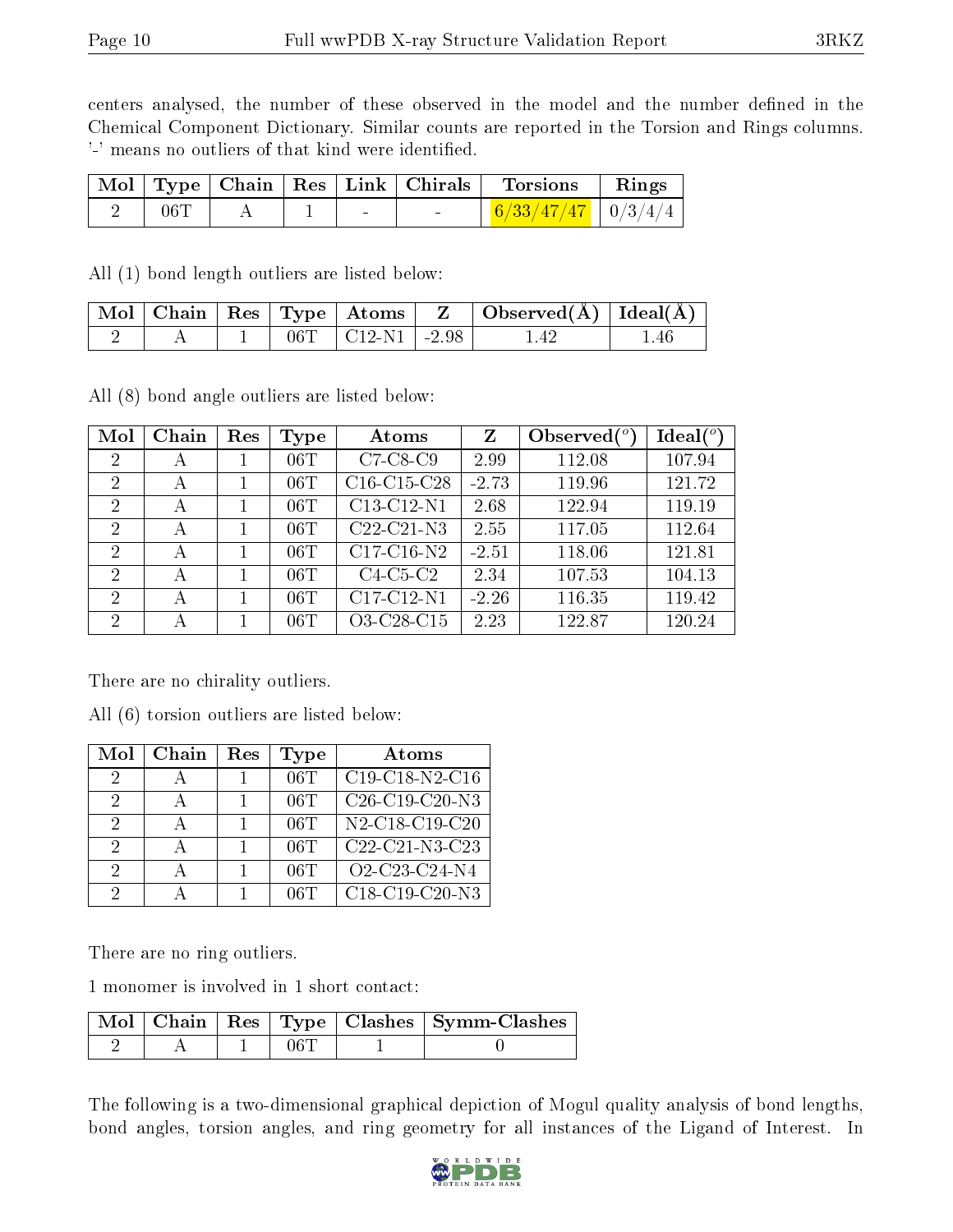addition, ligands with molecular weight > 250 and outliers as shown on the validation Tables will also be included. For torsion angles, if less then 5% of the Mogul distribution of torsion angles is within 10 degrees of the torsion angle in question, then that torsion angle is considered an outlier. Any bond that is central to one or more torsion angles identified as an outlier by Mogul will be highlighted in the graph. For rings, the root-mean-square deviation (RMSD) between the ring in question and similar rings identified by Mogul is calculated over all ring torsion angles. If the average RMSD is greater than 60 degrees and the minimal RMSD between the ring in question and any Mogul-identied rings is also greater than 60 degrees, then that ring is considered an outlier. The outliers are highlighted in purple. The color gray indicates Mogul did not find sufficient equivalents in the CSD to analyse the geometry.



#### 5.7 [O](https://www.wwpdb.org/validation/2017/XrayValidationReportHelp#nonstandard_residues_and_ligands)ther polymers (i)

There are no such residues in this entry.

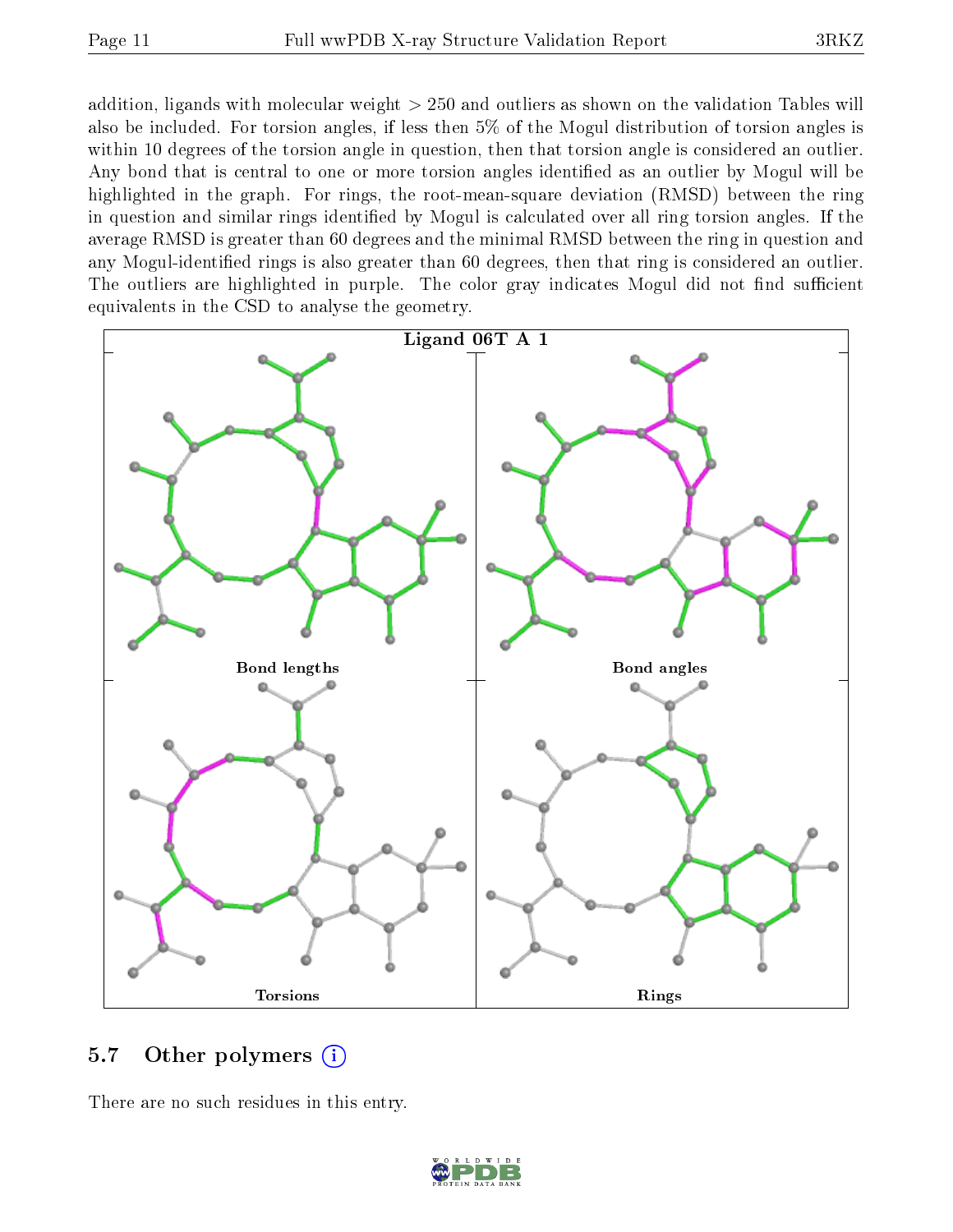## 5.8 Polymer linkage issues (i)

There are no chain breaks in this entry.

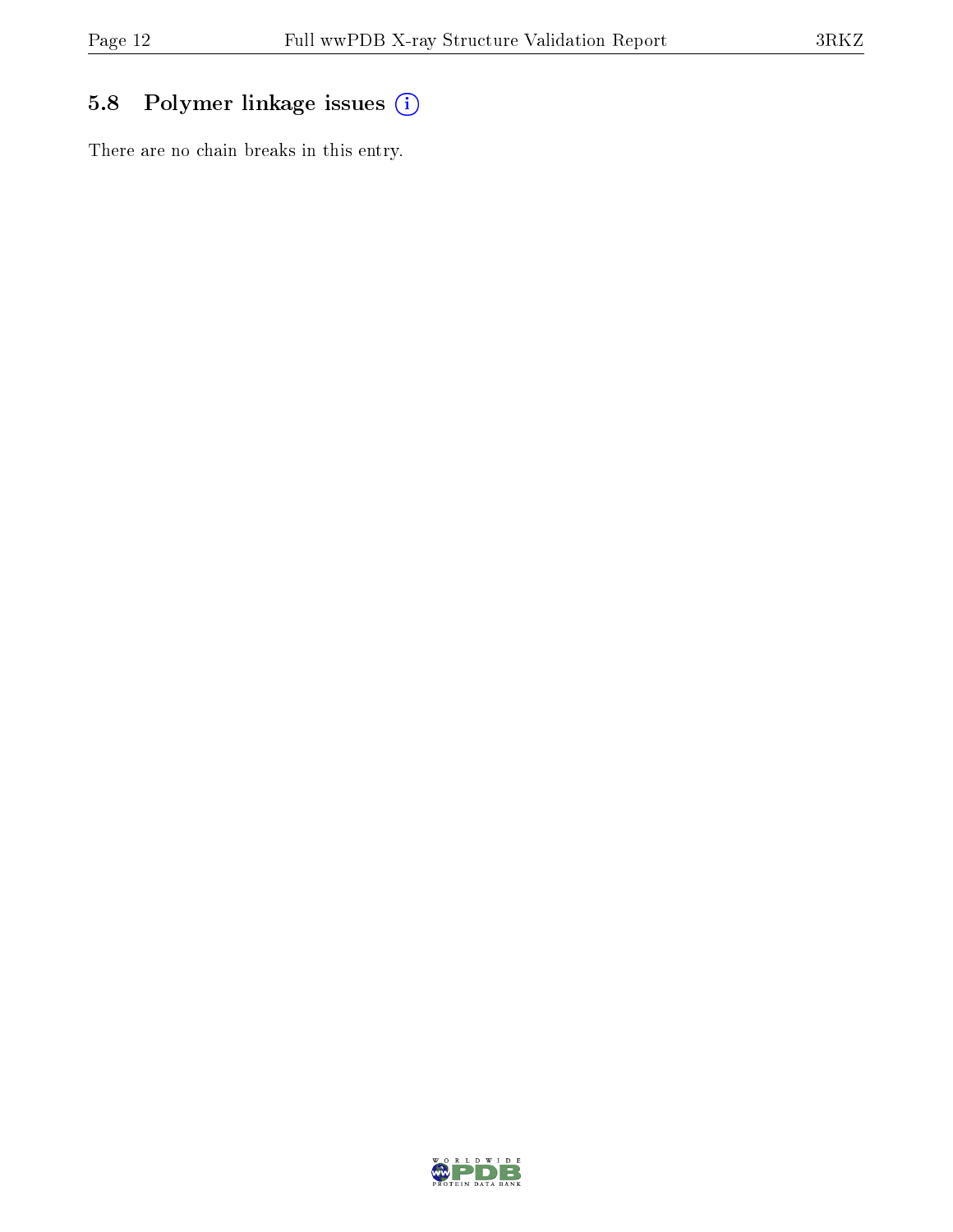## 6 Fit of model and data  $\left( \cdot \right)$

## 6.1 Protein, DNA and RNA chains (i)

In the following table, the column labelled  $#RSRZ>2'$  contains the number (and percentage) of RSRZ outliers, followed by percent RSRZ outliers for the chain as percentile scores relative to all X-ray entries and entries of similar resolution. The OWAB column contains the minimum, median,  $95<sup>th</sup>$  percentile and maximum values of the occupancy-weighted average B-factor per residue. The column labelled  $Q < 0.9$  lists the number of (and percentage) of residues with an average occupancy less than 0.9.

|  | $\mid$ Mol $\mid$ Chain $\mid$ Analysed $\mid$ <rsrz> <math>\mid</math></rsrz> |      | $\#RSRZ>2$ $\Box$ OWAB(Å <sup>2</sup> ) $\Box$ Q<0.9 |  |  |                                           |  |
|--|--------------------------------------------------------------------------------|------|------------------------------------------------------|--|--|-------------------------------------------|--|
|  | 208/226 (92%)                                                                  | 0.01 |                                                      |  |  | $\mid$ 4 (1%) 66 73 $\mid$ 16, 23, 41, 57 |  |

All (4) RSRZ outliers are listed below:

| Mol | Chain | <b>Type</b><br>Res |            | <b>RSRZ</b> |  |
|-----|-------|--------------------|------------|-------------|--|
|     |       | 125                | <b>GLY</b> | 3.3         |  |
|     |       | 176                | THR.       | 3.0         |  |
|     |       | 64                 | LEU        | 2.2         |  |
|     |       | 65                 | THR        | 20          |  |

### 6.2 Non-standard residues in protein, DNA, RNA chains  $(i)$

There are no non-standard protein/DNA/RNA residues in this entry.

### 6.3 Carbohydrates (i)

There are no carbohydrates in this entry.

### $6.4$  Ligands  $(i)$

In the following table, the Atoms column lists the number of modelled atoms in the group and the number defined in the chemical component dictionary. The B-factors column lists the minimum, median,  $95<sup>th</sup>$  percentile and maximum values of B factors of atoms in the group. The column labelled  $Q< 0.9$  lists the number of atoms with occupancy less than 0.9.

|     |  |       |      |      | $\vert$ Mol $\vert$ Type $\vert$ Chain $\vert$ Res $\vert$ Atoms $\vert$ RSCC $\vert$ RSR $\vert$ B-factors(A <sup>2</sup> ) $\vert$ Q<0.9 |  |
|-----|--|-------|------|------|--------------------------------------------------------------------------------------------------------------------------------------------|--|
| 06T |  | 36/36 | 0.96 | 0.08 | 14.16.24.31                                                                                                                                |  |

The following is a graphical depiction of the model fit to experimental electron density of all instances of the Ligand of Interest. In addition, ligands with molecular weight  $> 250$  and outliers